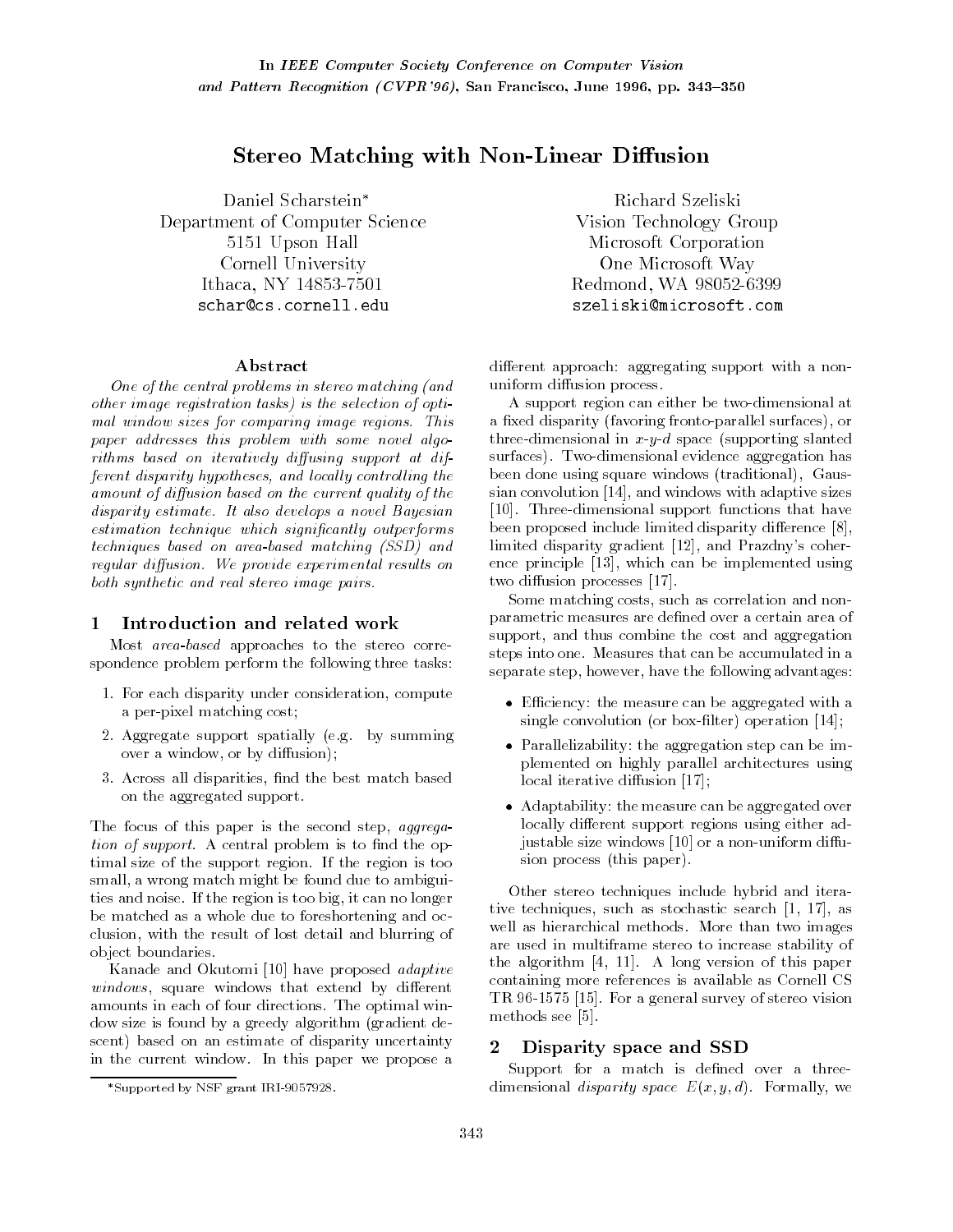

Figure - Synthetic stereo pairs ramp and rds and the underlying disparity pattern

define the initial disparity space  $E_0$  as

$$
E_0(x, y, d) = \rho(I_L(x + d, y) - I_R(x, y)),
$$

where  $I_L$ ,  $I_R$ , are the intensity functions of the left and right image respectively, and  $\rho$  measures the similarity between the two intensities, e.g.,  $\rho(l - r) = (l - r)^2$ . After aggregating support into a final space  $E(x, y, d)$ , we can compute a disparity function

$$
d(x,y)=\arg\min_{d\in D}E(x,y,d)
$$

that represents the matches as offsets to the points in the right image

The standard sum-of-squared-differences algorithm (SSD) uses square windows for aggregation. As mentioned before, choosing the right window size involves a trade-off between a noisy disparity map and blurring of depth boundaries We will illustrate this using two synthetic image pairs Both pairs have the same disparity pattern: a central square floating in front of a background with constant disparity

Figure - shows the two image pairs and the dis parity pattern. The ramp pair is similar to the image pair in Fig. : in fig. mis a linear in the state on a linear intensity. ramp in the direction of the baseline Gaussian noise has been added to each image independently. The rds pair is based on a binary random dot pattern using two gray levels with equal probability

The two image pairs are quite different. The ramp pair has no local texture variation and constant gra dients everywhere, except for the boundaries of the central square. The two images can only be matched by comparing absolute intensities and any algorithm based on band-pass filtered intensities or gradients will fail (as will the human visual system). The rds pair, on the other hand, has strong local texture variation, but is highly ambiguous since pixels not in correspon dence still have a  $50\%$  chance of matching.

Figure 2 shows the performance of the simple SSD algorithm on these two image pairs using two different window sizes when we have seen been been as a seen the bigger window size yields a disparity map with less noise, but results in an overall blurring of the features. The effect on the two image pairs is quite different: in the ramp pair, the disparities are smoothed



Figure 2: Performance of the SSD algorithm using square windows with sizes with sizes we will be and with sizes with sizes with the size of the size of the size

across the boundaries, while in the rds pair only the  $outlines$  of the square are blurred, i.e., the corners are rounded, while the two disparity levels of foreground and background are clearly recovered. The latter effect, smoothing of object boundaries, is more common in real images pairs than the smoothing of disparities The smoothing of disparities we observed in the ramp pair is a direct result of the ramp intensity pattern and the small local variations in intensity

Since the blurring of outlines is caused by support regions that span object boundaries, a possible solu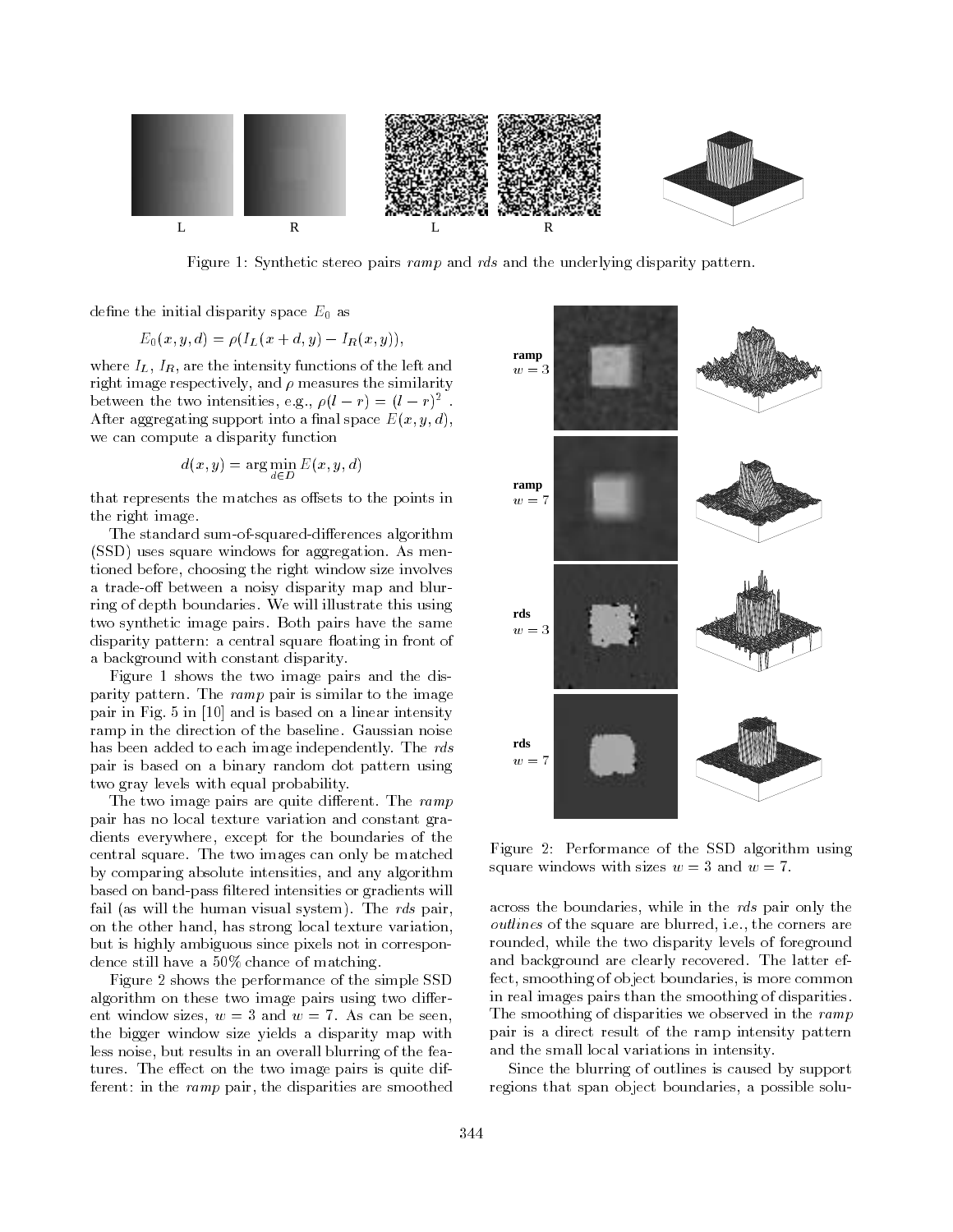tion to the problem is to use non-uniform and adaptive support regions and other regions  $\mathcal{S}$  . The problem of the problem of the problem of the problem of the problem of the problem of the problem of the problem of the problem of the problem of the problem of the problem posed *adaptive windows*, square windows that extend by different amounts in each of four directions. The optimal window size is found by a greedy algorithm (gradient descent) based on an estimate of disparity uncertainty in the current window In this paper we propose a different approach: aggregating support with a non-uniform diffusion process.

### Aggregating support by diffusion 3

Instead of using a fixed window, support can also be aggregated with a weighted support function such as a Gaussian A convolution with a Gaussian can be implemented using local iterative diusion - dened by the equation

$$
\frac{\partial E}{\partial t} = \nabla^2 E.
$$

In a discrete system, this yields the update rule

$$
E(i, j, d) \leftarrow (1-4\lambda) E(i, j, d) + \lambda \sum_{(k,l) \in \mathcal{N}_4} E(i+k, j+l, d),
$$

where  $\mathcal{N}_4 = \{(-1,0), (1,0), (0,-1), (0,1)\}\$ is the local neighborhood containing the four direct neighbors and  $\lambda$  controls the speed of the diffusion. A value of  $\lambda$  < 0.25 is needed to ensure convergence; we use 
- for the experiments reported in this paper

Aggregation using a finite number of simple diffusion steps yields fairly similar results to using square windows Advantages include the rotational symme try of the support kernel and the fact that points fur ther away have gradually less influence. The problem of boundary blurring still exists however

#### $3.1$ Membrane model

A problem with simple diffusion is that the size of the support region increases with the number of iter ations. While the diffusion would eventually converge to a uniform support covering the whole image, we are interested in an intermediate time step in which the diffusion has only progressed to a certain amount. We can change this behavior by adding a term to the diffusion equation that measures the amount each current value has diverged from its original value, yielding the membrane equation -

$$
\frac{\partial E}{\partial t} = \nabla^2 E + \beta (E_0 - E).
$$

The discrete update rule is

$$
E(i, j, d) \leftarrow [1 - \lambda(\beta + 4)]E(i, j, d)
$$
  
+  $\lambda[\beta E_0(i, j, d) + \sum_{(k,l) \in \mathcal{N}_4} E(i + k, j + l, d)].$ 

The  $\beta$ -term ensures that the diffusion converges to a stable solution not too far from the original values



Figure Performance of the membrane model on the ramp and rds image pairs.

Unless noted otherwise, we use  $\beta = 0.5$  in the results reported in this paper. A closed-from solution for the support function can easily be derived using Fourier analysis and the state of the state of the state of the state of the state of the state of the state of the st

 $F_{\rm eff}$  for accumulating support  $F_{\rm eff}$  and  $F_{\rm eff}$  accumulating support  $F_{\rm eff}$ using the membrane model for the ramp and rds pairs. The number of diusion iterations is <sup>n</sup> - Using the membrane model alleviates the contour blurring problem to some extent, since the  $\beta$ -term "ties" the center of each support region to its original value For very noisy images, however,  $\beta$  needs to be chosen quite small to enable enough smoothing for stable matching. making the process more similar to regular diffusion.

### $3.2$ Diffusion with local stopping criteria

A different strategy for preventing both boundary blurring and diffusion to uniformity is to locally stop the diffusion process depending on the distribution of values in each disparity column. To do this, we associate a measure of *certainty*  $C(i, j)$  with each location. Intuitively, this measure should reflect how "clear" a minimum there is among the values  $E(i, j, d)$  for all  $d.$  Given such a measure  $C$ , we can aggregate support using non-matrix non-matrix non-matrix non-matrix non-matrix non-matrix non-matrix non-matrix non-matrix non-m

For each  $(i, j)$ , compute certainties C and  $C'$ before and after a single iteration of diffusion. If  $C > C'$ , do not diffuse, i.e., restore the old values  $E(i, j, d)$  for all d.

The idea is that diffusion takes place only at locations of ambiguous matches. Also, certainties never decrease, thus guarantying convergence.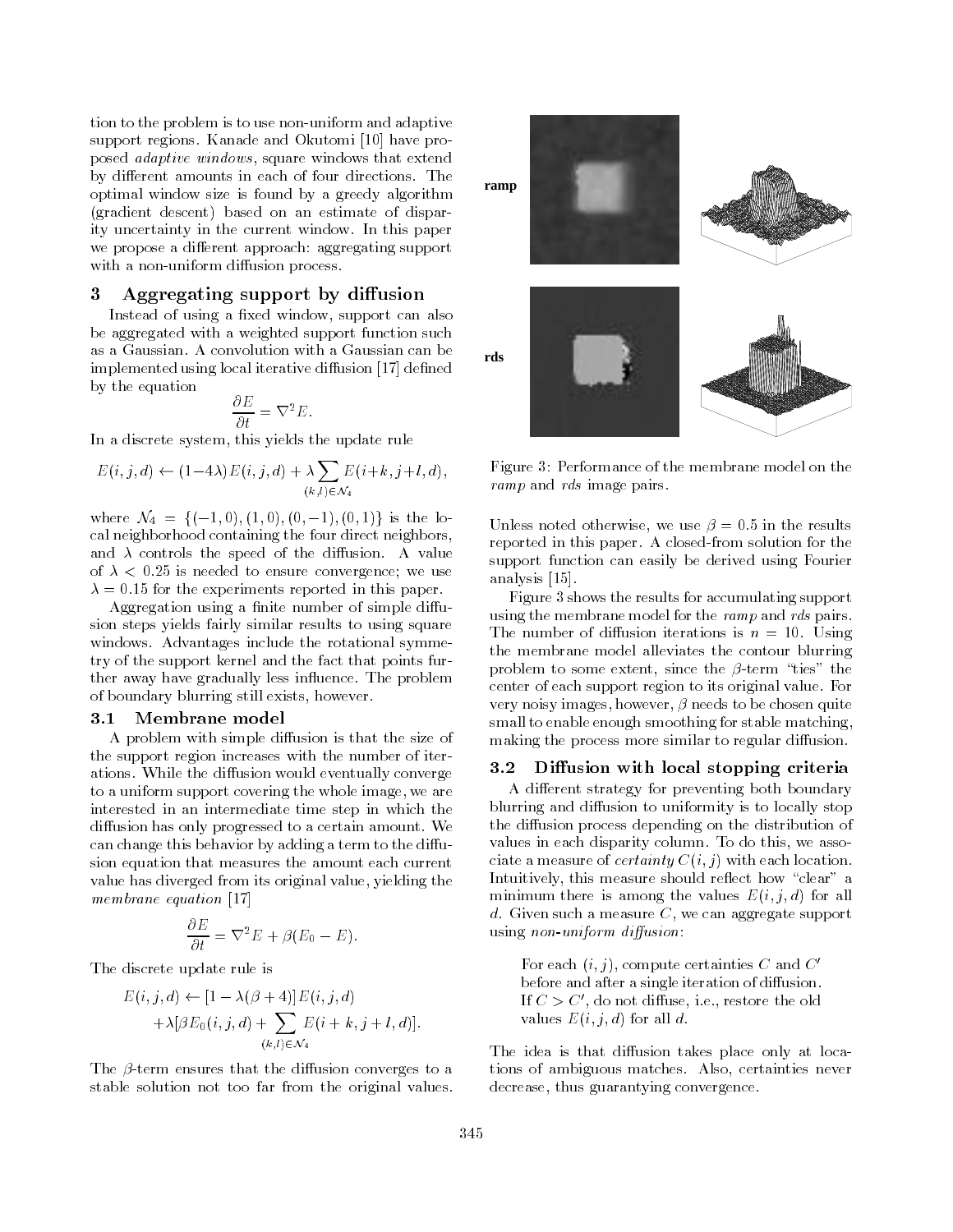We have experimented with several different certainty measures. In this paper we will discuss two measures, the *winner margin*, and the *entropy*. The winner margin  $C_m$  is the normalized difference between the minimum  $E_{\text{min}}$  and the second minimum  $E_{\text{min }2}$  in a disparity column:

$$
C_m(i,j) = \frac{E_{\min 2} - E_{\min}}{\sum_d E(i,j,d)}.
$$

The second measure  $C_e$  is the negative entropy of the probability distribution in the disparity column. We convert to probabilities by taking the inverse exponent and normalizing

$$
C_e(i,j) = -\sum_{d} p(d) \log p(d),
$$

with  $p(d) = e^{-E(i,j,d)} / \sum_{d'} e^{-E(i,j,d')}$ . We will develop the idea of converting to probabilities further in the next section

All three methods (local stopping with  $C_e$  and  $C_m$ and the membrane model) yield fairly similar disparity maps in Section 1. In Section 2. In Section 2. In Section 2. In Section 2. In Section 2. In Section 2. In S their respective performance based on errors in the computed disparities

# A Bayesian model of stereo matching

In this section, we develop a Bayesian model for stereo matching that includes both a measurement model corresponding to the matching criterion and a prior Markov Random Field model corresponding to the aggregation function Our model uses robust (non-Gaussian) statistics to handle gross errors and discontinuities in the surface We also develop a novel approximation algorithm that results in a non-linear diffusion process, and show how this produces better results than standard diffusion.

As before, stereo reconstruction is specified as the estimation of a discrete disparity field  $d_{i,j} = d(x_i, y_j)$ given two input images  $I_L(x, y)$  and  $I_R(x, y)$ . Using a Bayesian framework, we first specify a model of image formation and then derive estimation algorithms from this model

The Bayesian model of stereo image formation con sists of two parts. The first part, a prior model for the disparity surface, uses a traditional Markov Random Field (MRF) to encode preferences for smooth surfaces [7]. It is specified as a Gibbs distribution  $p_P$ , the exponential of a potential function  $E_P$ :

$$
p_P(\mathbf{d}) = \frac{1}{Z_P} \exp(-E_P(\mathbf{d})),
$$

where **d** is the vector of all disparities  $d_{i,j}$  and  $Z_P$  is a normalizing factor. The potential function itself is the sum of clique potentials which only involve neigh boring sites in the field. In this paper, we study only first order fields, where

$$
E_P(\mathbf{d}) = \sum_{i,j} \rho_P(d_{i+1,j} - d_{i,j}) + \rho_P(d_{i,j+1} - d_{i,j})
$$

see - for generalizations to higher order elds 

When  $\rho(x)$  is a quadratic,  $\rho(x) = x^{-}$ , the field is a Gauss-MRF, and corresponds in a probabilistic sense to a first order regularized  $(membrane)$  surface model When  $\rho(x)$  is a unit impulse,  $\rho(x) = 1 - \delta(x)$ , it corresponds to a MRF that favors fronto-parallel surfaces  In between these two extremes are functions de rived from *robust statistics* [9], which behave much like surface models with discontinuities is a global wide. variety of robust penalty functions are possible In this paper, we use a contaminated Gaussian model,

$$
\rho_P(x) = -\log((1 - \epsilon_P) \exp(-x^2/2\sigma_P^2) + \epsilon_P).
$$

The second part of our Bayesian model is the *data* or measurement model which accounts for differences in intensities between left and right images This model assumes independent, identically distributed measurement errors

$$
p_M(I_L, I_R | \mathbf{d}) = \prod_{i,j} p_M(I_L(x_i + d_{i,j}, y_j) - I_R(x_i, y_j)).
$$

Traditional stereo matching methods use either a squared intensity error metric (Gaussian noise).  $\rho_M(x) = \log p_M(x) = x^*$ , or an exact binary matching criterion  $\rho_M(x) = 1 - \delta(x)$ . In this paper, we again use a contaminated Gaussian model

$$
\rho_M(x) = -\log((1 - \epsilon_M) \exp(-x^2/2\sigma_M^2) + \epsilon_M),
$$

to model both Gaussian noise and possible outliers due to occlusions or effects such as specularities.

The posterior distribution,  $p(\mathbf{d}|I_L, I_R)$  can be derived using Bayes' rule,

$$
p(\mathbf{d}|I_L, I_R) \propto p_P(\mathbf{d}) p_M(I_L, I_R|\mathbf{d}).
$$

As is often the case, it is more convenient to study the negative log probability distribution

$$
E(\mathbf{d}) = -\log p(\mathbf{d}|I_L, I_R)
$$
(1)  
= 
$$
\sum_{i,j} \rho_P(d_{i+1,j} - d_{i,j}) + \rho_P(d_{i,j+1} - d_{i,j})
$$
  
+ 
$$
\sum_{i,j} \rho_M(I_L(x_i + d_{i,j}, y_j) - I_R(x_i, y_j)).
$$

While  $p(\mathbf{d}|I_L, I_R)$  specifies a complete distribution, usually only a single optimal estimate of  $d(x, y)$  is desired. The most commonly studied estimate is the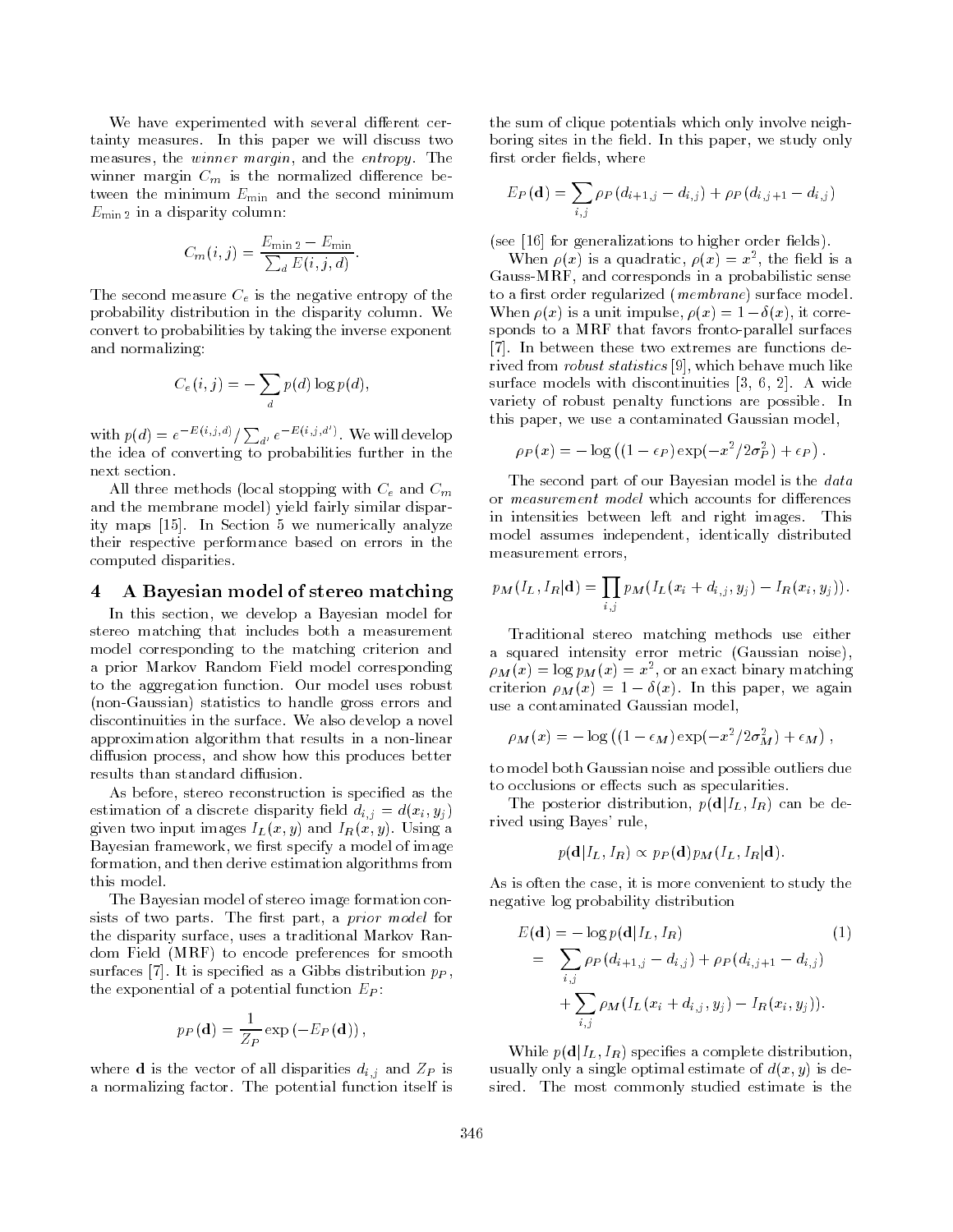Maximum A Posteriori (MAP) estimate, which is equivalent to minimizing the energy given in - 

Two popular techniques for minimizing equations like the Gibbs Sampler of the Gibbs Sampler and mean electronic contracts of the Gibbs Sampler and Manual Comp theory  $[6]$ . The Gibbs Sampler and its variants can produce good solutions, but at the cost of long computation times. Mean field techniques are not very good at modeling ambiguous estimates, such as multiple potential matches at each pixel

### -Explicit local distribution model

Instead of using either of these two traditional ap proaches we will develop a novel estimation algorithm based on modeling the probability distribution of  $d_{i,j}$ at each site. To do this, we associate a scalar value between 
 and - with each possible discrete value of <sup>d</sup> at each pixel  $(i, j)$ , and require that  $\sum_d p(i, j, d) = 1$ . Our representation is therefore the same as that used by diffusion-based algorithms, i.e., we explicitly model all possible disparities at each pixel

To initialize our algorithm, we calculate the probability distribution for each pixel  $(i, j)$  based on the intensity errors between matching pixels, i.e.,

$$
p_0(i, j, d) \propto \exp(-E_0(i, j, d)),
$$

where

$$
E_0(i,j,d) = \rho_M \left( I_L(x_i + d, y_j) - I_R(x_i, y_j) \right)
$$

is the matching cost of pixel  $(i, j)$  at disparity d.

Assuming (sub-optimally) independent distributions of adjacent disparity columns, we arrive at the update formula

$$
E(i, j, d) \leftarrow E_0(i, j, d) + \sum_{(k,l) \in \mathcal{N}_4} \log[-\sum_{d'} \exp(-\rho_P(d'-d) - E(i+k, j+l, d'))].
$$

For notational and computational convenience, we will introduce a few more additional quantities. The smoothed probability distribution

$$
p_S(i, j, d) = \sum_{d'} w_P(d' - d) p(i, j, d')
$$
 (2)

is simply the current probability distribution  $p(i, j, d)$ after it has been convolved vertically (in disparity) with the smoothing kernel  $w_P(d) \propto e^{-\rho_P(d)}$ , with  $\sum_{d} w_{P}(d) = 1$ . It has a corresponding smoothed energy

$$
E_S(i, j, d) = -\log p_S(i, j, d). \tag{3}
$$

Finally, the update rule can be written as a pair of equations

$$
E(i, j, d) \leftarrow E_0(i, j, d) + \sum_{(k,l) \in \mathcal{N}_4} E_S(i+k, j+l, d), (4)
$$

$$
p(i, j, d) \leftarrow \frac{e^{-E(i, j, d)}}{\sum_{d'} e^{-E(i, j, d')}}.
$$
\n(5)

In practice, since the values of  $E(i, j, d)$  are being updated simultaneously at all pixels and disparity we use a modified version of  $(4)$ ,

$$
E(i, j, d) \leftarrow E_0(i, j, d) \tag{6}
$$
  
 
$$
+ \mu[E_S(i, j, d) + \sum_{(k,l) \in \mathcal{N}_4} E_S(i+k, j+l, d)],
$$

i.e., we weight the neighboring values less (we use  $\mu =$  $(0.5)$  and include the current energy estimate.

If we interpret the above equations as a four-step algorithm for iteratively computing the best stereo matches, we see that they are a special instance of a non-linear diffusion process. The smoothing step in the current disparity probabilities vertex of the current disparity probabilities vertex of the current disp tically along a column, thereby enabling different nearby disparities to support each other (depending on the size of  $\sigma_P$ ). It also adds a small amount to each probability <sup>P</sup> which in eect limits the largest pos sible value that  $E<sub>S</sub>$  can take and thus limits the effect of disparity discontinuities

The update step  $(6)$  is identical to a regular diffusion step with  $\beta$ -terms (membrane model). However, the probability re-normalization step ensures that the energies represent meaningful log probabilities. The robust form of the  $E_0$  function also ensures that bad matches have only limited effects, thus allowing for occlusions or other non-modeled errors to occur.

For the above algorithm to work well, the various parameters  $\{\sigma_P, \epsilon_P, \sigma_M, \epsilon_M\}$  must be set to appropriate values on  $M$  are based on the expected noise and the expected noise of  $M$ in the image sensor, i.e.,  $\sigma_M$  should be proportional to the regular image noise while  $M$  showledge the problem ability of gross extern or occupations say a respectively or the same choice of  $\sigma_P$  depends on the class of disparity surfaces which may be expected, i.e., a small  $\sigma_P$  favors frontoparallel surfaces. For the experiments presented in this paper we set a figure when  $\mathcal{L}_1$  and  $\mathcal{L}_2$ 

Figure 4 shows the results of our probabilistic aggregation technique applied to the ramp and rds images. We use a different  $\sigma_M$  for the two image pairs:  $\sigma_M = 2$  for ramp;  $\sigma_M = 20$  for rds, to compensate for the different signal strengths of the two pairs. The other parameters are the same for both image pairs  $\mathbb{P}_{M}$   $\longrightarrow$   $\mathbb{P}_{1}$   $\mathbb{P}_{1}$   $\longrightarrow$   $\mathbb{P}_{1}$   $\longrightarrow$   $\mathbb{P}_{1}$   $\longrightarrow$   $\mathbb{P}_{1}$   $\longrightarrow$   $\mathbb{P}_{1}$   $\longrightarrow$   $\mathbb{P}_{1}$   $\longrightarrow$   $\mathbb{P}_{1}$   $\longrightarrow$   $\mathbb{P}_{1}$   $\longrightarrow$   $\mathbb{P}_{1}$   $\longrightarrow$   $\mathbb{P}_{1}$   $\longrightarrow$   $\mathbb{P}_{1}$   $\longrightarrow$   $\mathbb{P}_{1}$   $\longrightarrow$   $\$ 

<sup>&</sup>lt;sup>1</sup>Due to space constraints we have to omit the derivation, which can be found in [15].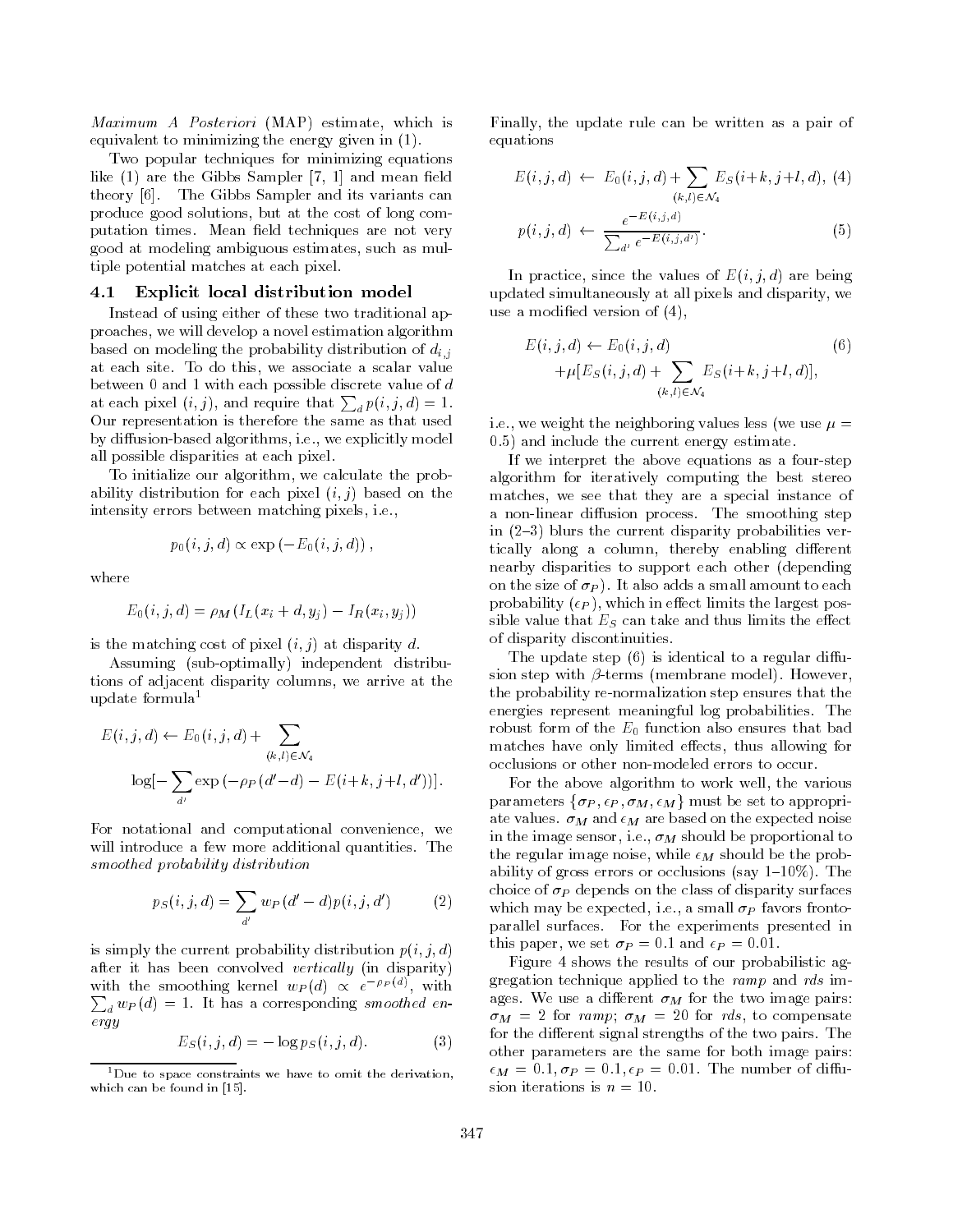

Figure 4. Performance of the probabilistic model on the *ramp* and *rds* image pairs.

#### 5 Experimental results

In this section we numerically evaluate the perfor mance of the different algorithms on synthetic images. We also show results for real image data.

For our experiments we use five synthetic image pairs including the two pairs from Figure - The additional pairs are based on combinations of a new disparity pattern bars consisting of two rectangular regions with two different disparities, and a new intensity pattern, real, which is taken from a real image depicting ground covered with grass provided

We compared the following algorithms: SSD, diffusion using the membrane model, diffusion with local stopping, and diffusion using the probabilistic model. For each parameter setting, we ran each algorithm on a test set of 40 images (the 5 image pairs with 8 different levels of additive Gaussian noise). We tried more than 70 different parameter settings, resulting in about 2008 and 2008 and 2008 and 2008 and 2008 and 2008 and 2008 and 2008 and 2008 and 2008 and 2008 and 20 compared the computed disparities with the true dis parities (ignoring the occluded regions), and collected three different error statistics.

First we analyzed the error statistics for each method separately to gain understanding of the effect of the different parameters. Then we chose the best parameters for each method, and compared the different methods with each other In this paper we only report a subset of our results based on the root-meansquare (RMS) disparity error. See the long version of this paper for any distribution of the more detailed and  $\mathbf{r}$ 

SSD, which we include for comparison, has only one parameter: the size of the support region. The same holds for simple diffusion, where the size of the support region is controlled by the number of iterations Not surprisingly higher noise levels require bigger window sizes The best window size can also depend on the image

The membrane model behaves similarly to regular diffusion with a fixed number of iterations. For small noise levels a value of possessing a different of the second possession of the second possible possible and a yields smaller errors than regular diffusion, but not always. Also, as mentioned before, for high noise levels.  $\beta$  needs to be chosen quite small to enable enough smoothing for stable matching.

In analyzing regular diffusion with local stopping criteria we found that the certainty measure is criti cal. In our experiments, the winner margin  $C_m$  almost always outperformed the measure based on entropy  $C_e$ . A problem with our definition of local stopping is that an initial wrong but "certain" match can survive. There is clearly a potential for both better certainty measures and different stopping criteria.

The probabilistic model, which performed by far the best, also has the most parameters. We found, however, that many parameters have only small effects and can be set to default values including <sup>M</sup>  $\mathbf{v} \cdot \mathbf{r} = \mathbf{v} \cdot \mathbf{v} \cdot \mathbf{r}$ , which  $\mathbf{\mu} = \mathbf{v} \cdot \mathbf{v}$ , the expected, a small  $\sigma_P$  worked best for our test images composed from fronto-parallel surfaces. For real images, we found that  $\sigma_P$  needs to be chosen slightly higher. The most important parameter is  $\sigma_M$ , which should reflect the strength of the image signal. We used three different values for the three different textures of our test images. Finally, the number of iterations is less critical, since the method seems to converge relatively fast to a stable solution. Higher numbers of iterations are necessary for images containing regions of uniform in tensity, such as the real images discussed below.

For direct comparison of the methods, Figure 5 shows the RMS disparity error versus the noise level for three image pairs We compare SSD with a win dow size of 5, the membrane model with  $\beta = 0.5$ , diffusion with local stopping based on winner margin  $\sim$   $m_1$  and the probabilistic model with  $\epsilon_T$  and  $\epsilon_T$  $\mathbf{w} \cdot \mathbf{r} \cdot \mathbf{w} = \mathbf{w} \cdot \mathbf{r} \cdot \mathbf{w}$  and  $\mathbf{w} \cdot \mathbf{w} = \mathbf{r} \cdot \mathbf{w} \cdot \mathbf{r} \cdot \mathbf{w}$ rds textures respectively. The number of iterations is

The probabilistic model clearly beats the three other methods. For small noise levels, the occlusion boundaries are recovered almost perfectly Note that the algorithm recovers the "correct" disparity pattern, even though the notion of true disparities is not well defined for ambiguous images such as random dot stereograms

We also tested our algorithms on real images. We include results of the probabilistic method on images from the SRI's tree sequence and CMU's town se-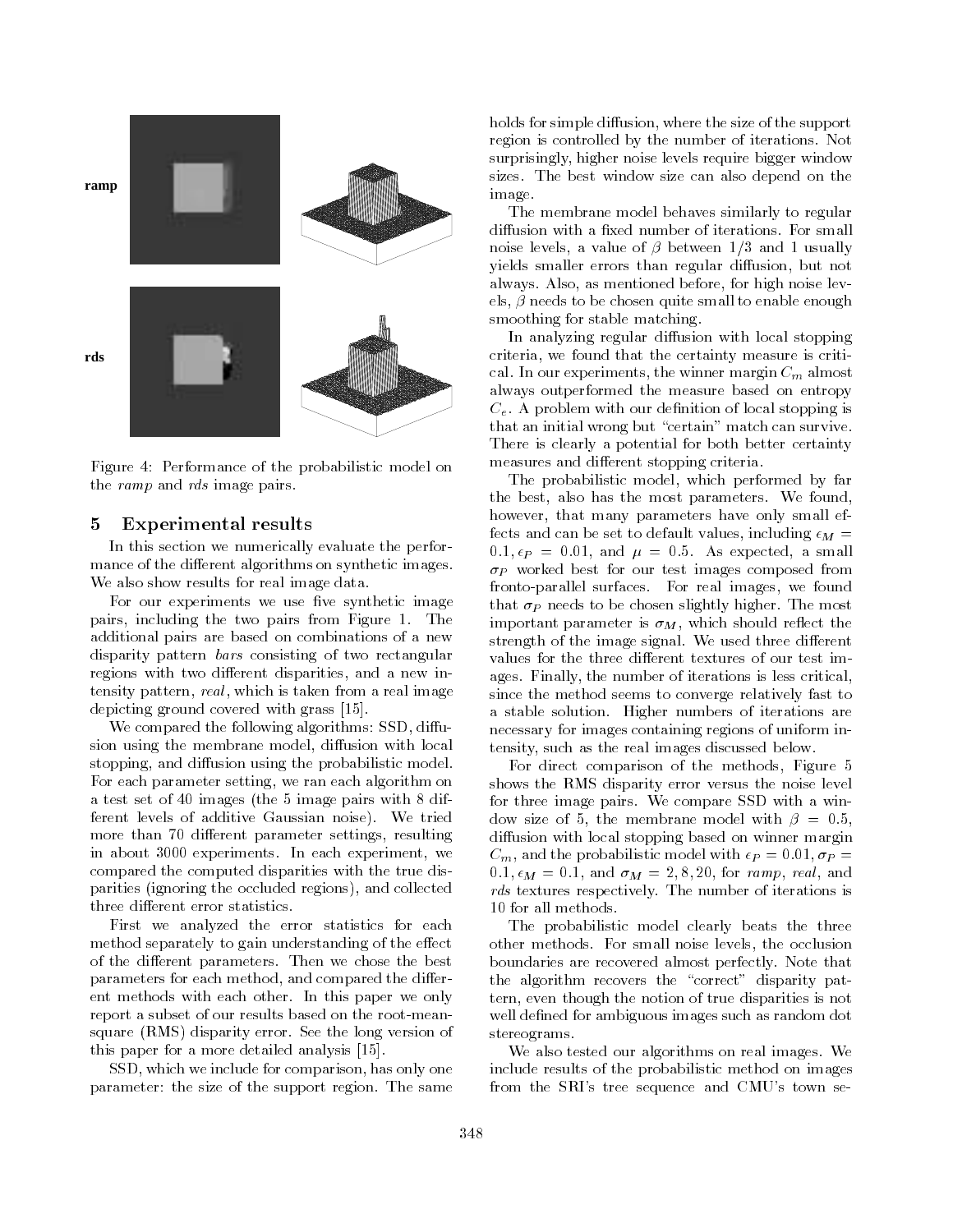

Figure 5: RMS error of the computed disparities versus the standard deviation of image noise for three synthetic image pairs. The error at occluded points is not included

quence We used multiple baseline stereo based on five images to initialize the disparity space with the sum of four (appropriately scaled) similarity measures -- Figure shows the disparity maps computed by the probabilistic algorithm after 50 iterations, using the following parameters P <sup>P</sup> 

- M  $\mathcal{O}_1$   $\mathcal{O}_M$   $\mathcal{O}_2$  . The set of the set of the form before that  $\mathcal{O}_3$  is a bigger of  $\mathcal{O}_4$ to account for slanted surfaces



Figure 6: Disparities for tree and town images computed by the probabilistic algorithm